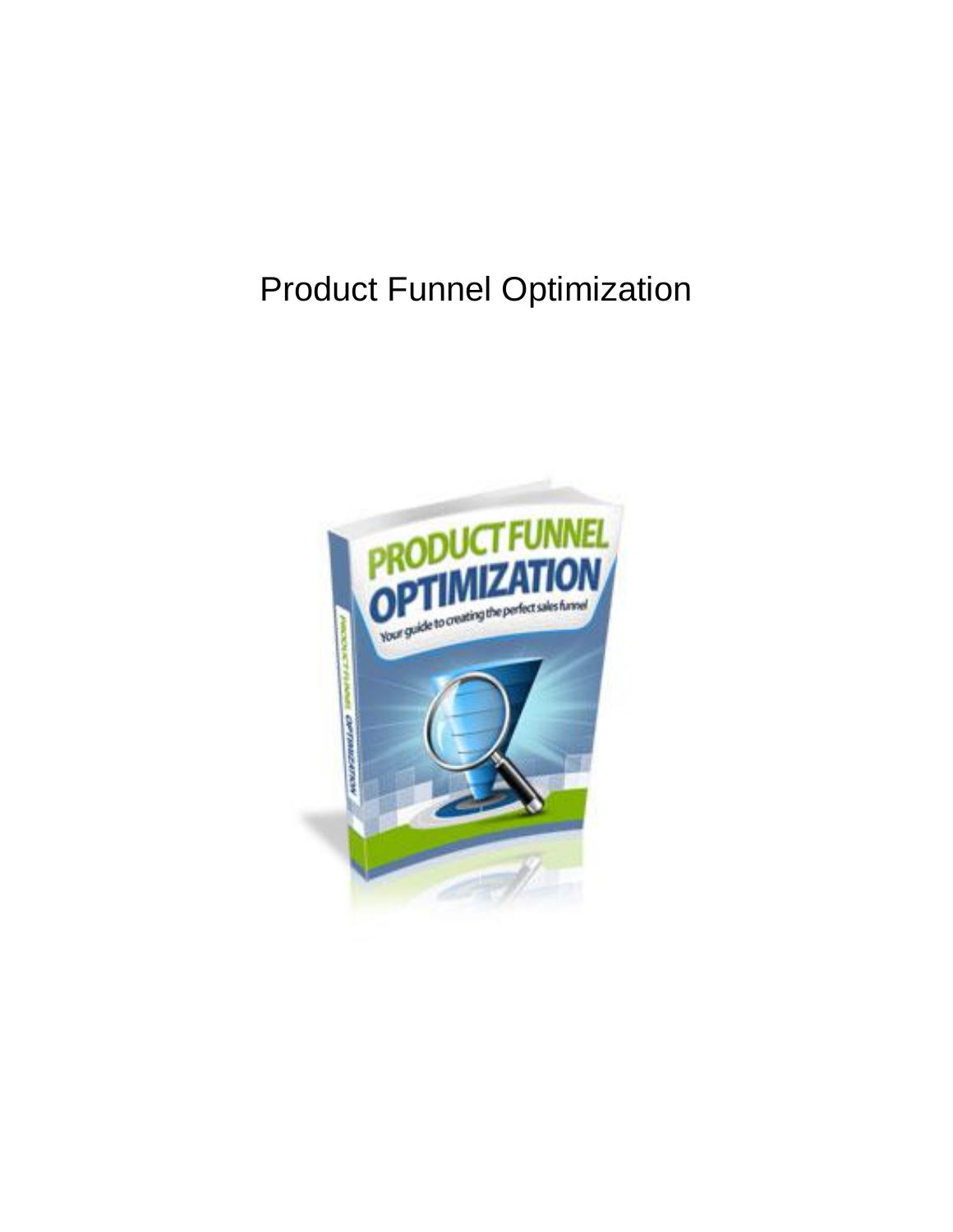# **Contents**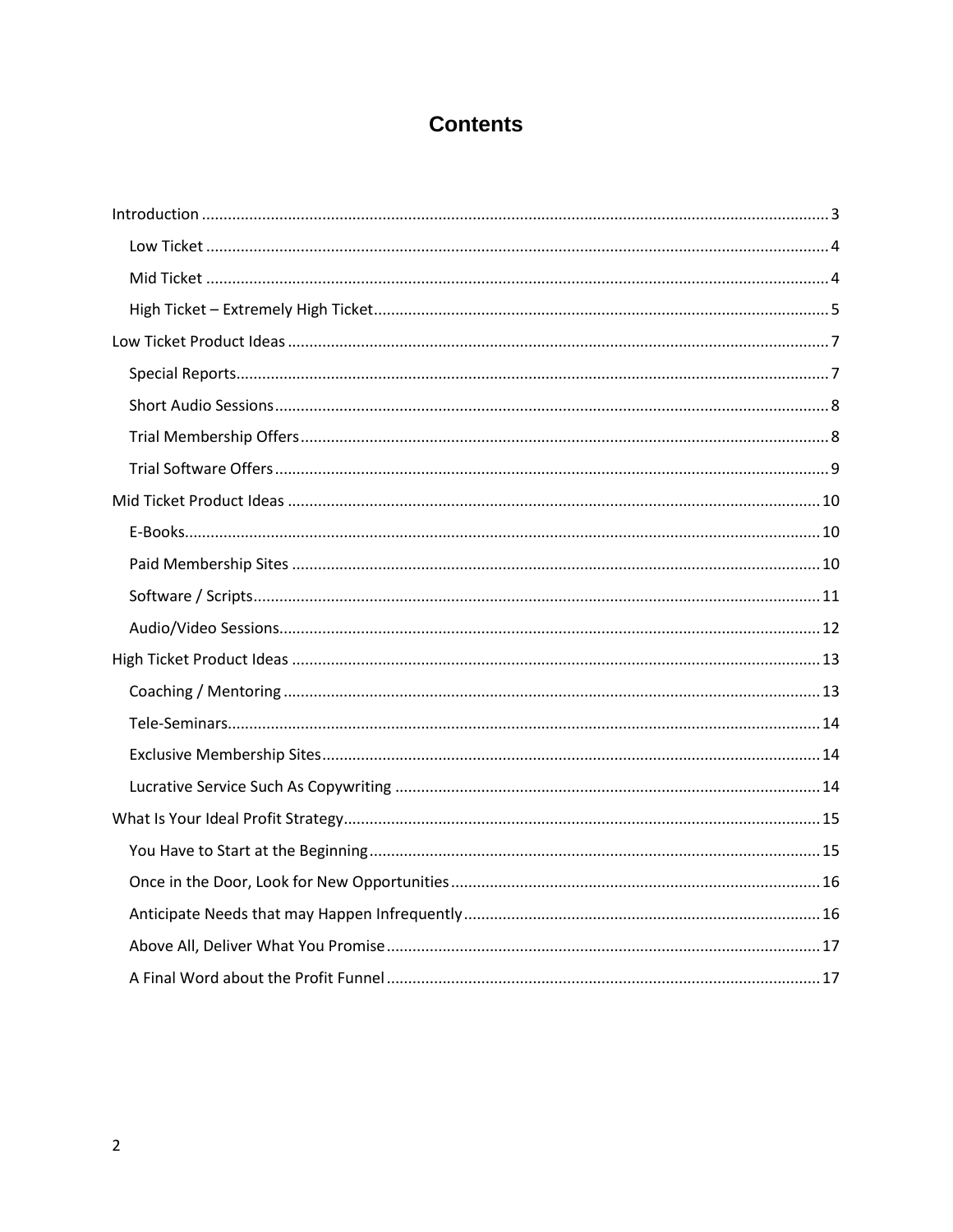#### <span id="page-2-0"></span>**Introduction**



The Profit Funnel

Nothing warms the cockles of a salesperson more than getting a new client. Often you are able to secure that new client because you have a quality core good or service that is provided at a competitive price.

While you may not make a great deal off that initial offering, there will no doubt be the chance to build on your initial rapport with your new client and engage in the task many sales people know as "upselling."

#### **That is where the concept of the Profit Tunnel comes into play**.

The Profit Tunnel is your pathway to building a relationship with your customer that begins with the purchase of initial goods or services. Once that initial relationship is established, you build on that relationship by evaluating the needs of your client and identify other goods or services that will also benefit your customer.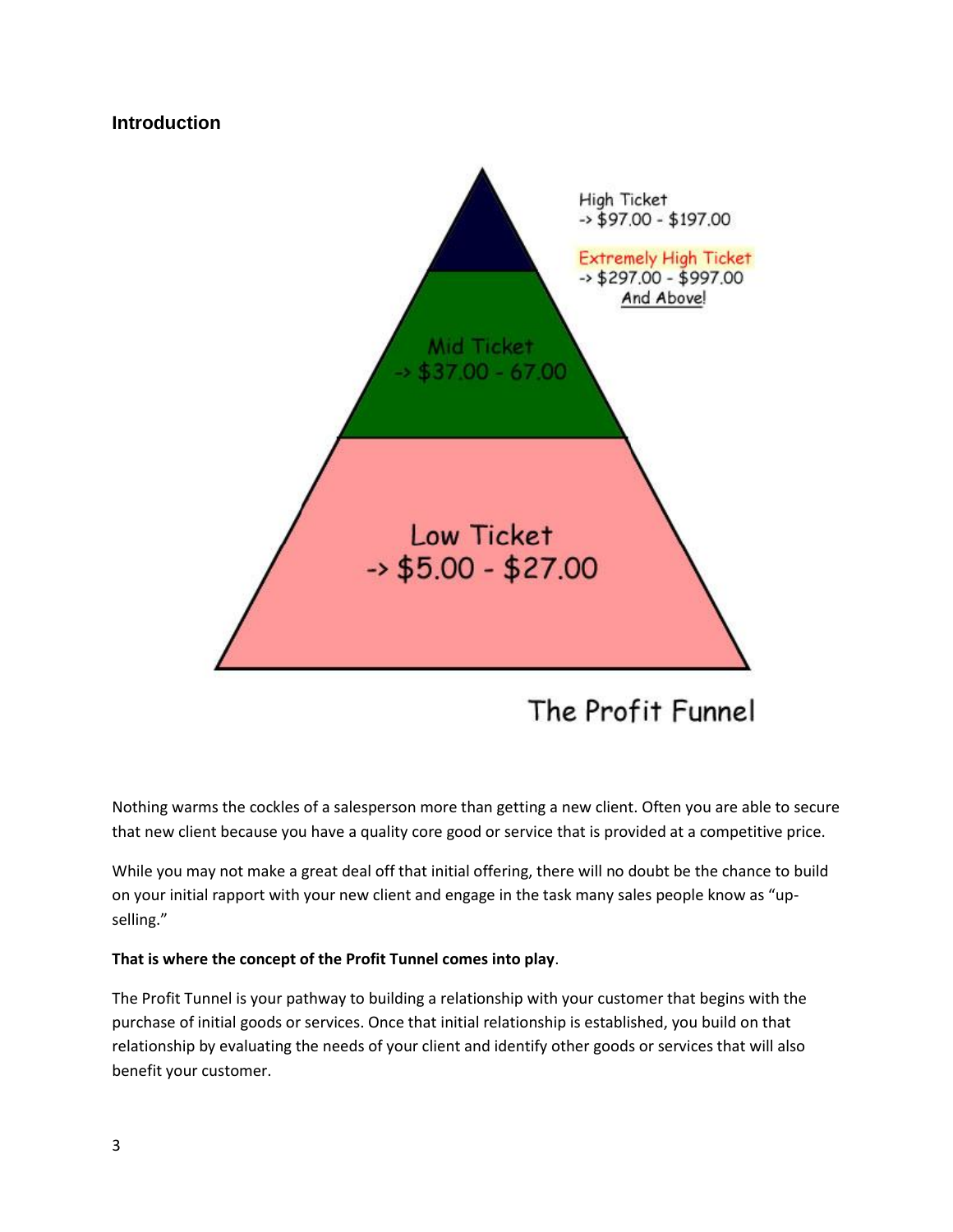As you are able to acquaint, interest, and finally sell additional and often higher priced items to your customer, your profit margin will increase. The Profit Tunnel model works very well whether you are working with a brick and mortar business or going strictly with an online presence.

In both instances, the task involves winning the confidence of the prospect, identifying entry level products or services that will be of interest to the prospect, selling the prospect on the goods or services, and then continuing to offer additional products or enhancements that will make life even easier for that former prospect that is now your customer.

## <span id="page-3-0"></span>**Low Ticket**

When it comes to winning the confidence of a prospect, nothing speaks louder than a good deal. Persons who are responsible for securing goods and services for their employer love to save the company money.

It enhances his or her reputation with the officers and owners. At the same time, no one wants to end up with a low cost service that ends up being a dud. This means the good or service needs to perform well along with being cost efficient.

Your job is to match low cost quality goods or services with the business type of your prospect. Once you demonstrate how one of your low cost offerings will consistently outperform the competition and save money for the prospect's employer, you will be poised to help roll out your low cost offering throughout the organization, making your profit in volume distribution initially.

Once your offering is functioning throughout the organization, you may find that not only do you have the ear of your initial contact, but now you have the ability to interact with persons throughout the organization that may be interested in other offerings that you can supply.

Providing additional goods or services that are in a similar price range will be another way you will increase the profit margin. This is sometimes referred to as lateral selling.

Simply put, you are not really pushing items with a higher price tag, or even enhancements to services you have already sold which would increase the profits. You are simply broadening your current situation to include more of the same, from a charge perspective.

There is nothing wrong with lateral selling. In fact, it can be quite profitable. However, in time it reaches a point where there is no more room for more of the same and you need to move on to the next level.

## <span id="page-3-1"></span>**Mid Ticket**

Now safely ensconced with several low cost offerings, you can begin to look at other needs of your customer. Chances are you have goods or services that may be used on a less frequent basis, but carry a higher price tag.

With your low cost items working just fine for your client, you will easily be able to gain attention for these mid priced offerings.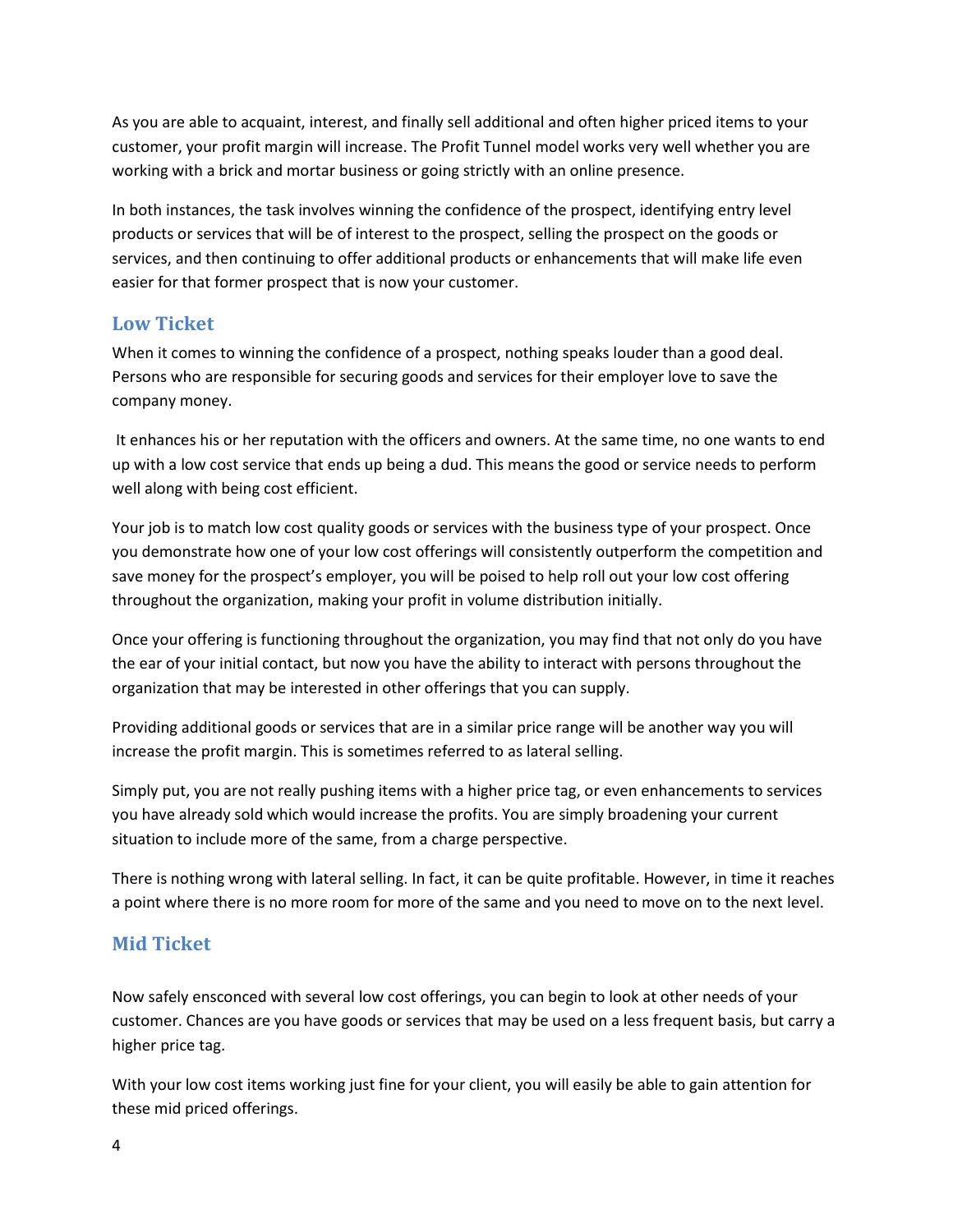As part of your presentation, it is important to demonstrate not only what you have to offer today, but also be prepared to present the attributes of the offering in such a way that your client can begin to brainstorm possibly uses within the organization.

You may want to have one or two ideas ready, just to prime the thinking process, if necessary. But the more your client can come up with possible uses, the greater his ownership of using the mid ticket item will become, and the closer you will be to another sale.

Be prepared to have to wait until the timing is right to spring your mid ticket item on your client. If the item is only going to be used a few times a year, the interest level may not be there until the time is growing near for the next relevant event.

By all means introduce the item but if your client wants to put off the discussion until closer to time, lock in a date and time to renew the discussions.

## <span id="page-4-0"></span>**High Ticket – Extremely High Ticket**

The dream of selling high ticket good or services is often the goal of the salesperson. After all, who would not love to be able to sell five thousand dollar items in one afternoon, rather than spend the entire week selling hundred dollar items in order to make the same commission?

Of course, you want to be on the alert for any chance to introduce and sell a high ticket item.

You have a couple of things going for you at this point in your relationship with your client.

First, there is the matter of the proven track record of the low ticket and mid ticket offerings they have already tried and found to be great for their business operations. Nothing breeds confidence in a supplier the way that an ongoing record of excellence will.

Second, you have demonstrated a continual desire to bring their attention to goods or services that have relevance to the business. You are not laying your entire product line out on the table and asking them to figure out what they need. You are someone who does the legwork first and then brings items to their attention. That you care enough to understand their business and do some legwork on their behalf says a lot about your integrity.

What his means for you is that when you call your contact about arranging a demonstration of a high ticket item, you are already more than halfway to making a sale. The attitude will not be "prove this is worth my time," but "let's find out how we can use this."

When you go into a live or virtual demonstration with your client working with that type of mindset, your chances of closing the sale are very high indeed.

The Profit Tunnel helps you understand that your relationship with your client works on several levels and in several phases.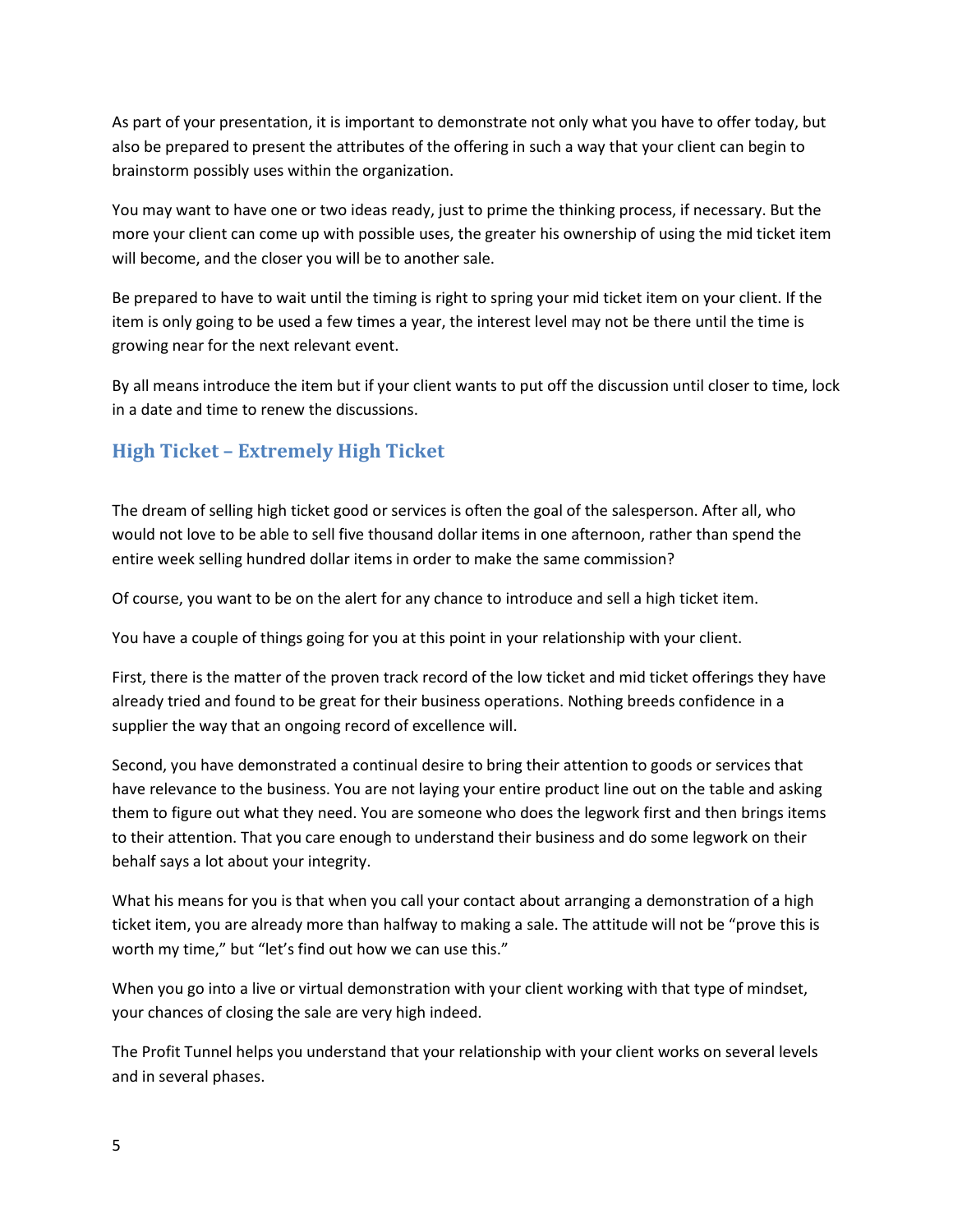Building upon the sterling reputation you establish with low ticket sales and rolling it into the sale of more profitable sales will not only ensure you a great commission, but also will provide you with a working relationship that will last for many years.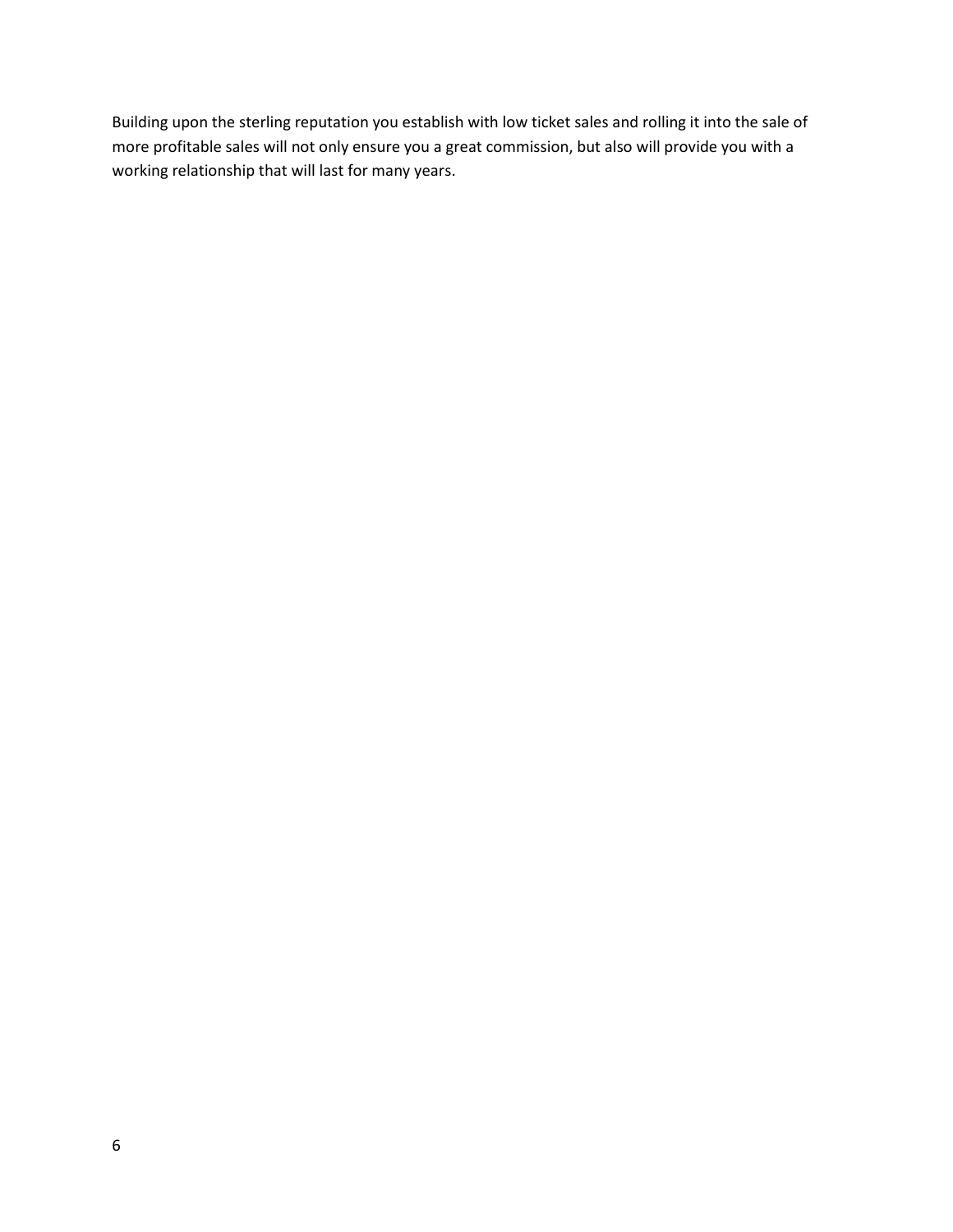#### <span id="page-6-0"></span>**Low Ticket Product Ideas**

When you think in terms of low ticket products or services, you are talking about items that usually carry no more than a \$27.00 price tag. The most common average range for a low ticket item would be in the \$5.00 to \$9.95 range.

There are many of online and brick and mortar businesses that consider low ticket items to be the bread and butter of the business, the way that you keep the lights on every month.

Of course, in order for those low ticket items to keep a steady flow of basic revenue, there is the need to promote your offerings and entice new clients to give them a try. Here are a few ideas that may help you promote your low ticket offerings to fresh faces.

## <span id="page-6-1"></span>**Special Reports**

Spotlighting the low ticket items that are your biggest sellers to a wide range of customer demographics is a great way to get the attention of prospects.

A special report is going to essentially focus on two things: first, this is a product or service that has is being successfully used by hundreds of thousands of people right this very minute.

Second, this product or service can make a big impact in the quality of your life and work. Once you have it, you will not understand how you ever got along without it.

These types of special report promotions are meant to spotlight all the positive attributes of your offering. You want to talk about the great performance, the low maintenance, and of course the low price.

One thing that can help dress up a special report is charts and relevant graphics. Most people are visual in the way they relate to the world, so using a simple chart to illustrate a point, or inserting some other type of visual that is related to the subject matter will help to enhance and hold the attention of the reader.

Testimonials from current clients also are a big part of a successful special report. If at all possible, vary the industry types that are represented in your testimonials.

The broader the use of your offering in various parts of the business world, the more likely a prospect is to see the need to investigate a little more closely.

Special reports are relatively easy to produce and extremely cost effective to have available. The content can be used in a direct mail piece that can be reproduced cheaply.

The special report can be posted online, with a unique URL that can then be distributed far and wide by both manual and electronic means. The result is an effective promotional tool that has a very lost cost to create and has the potential to yield big returns in a very short time.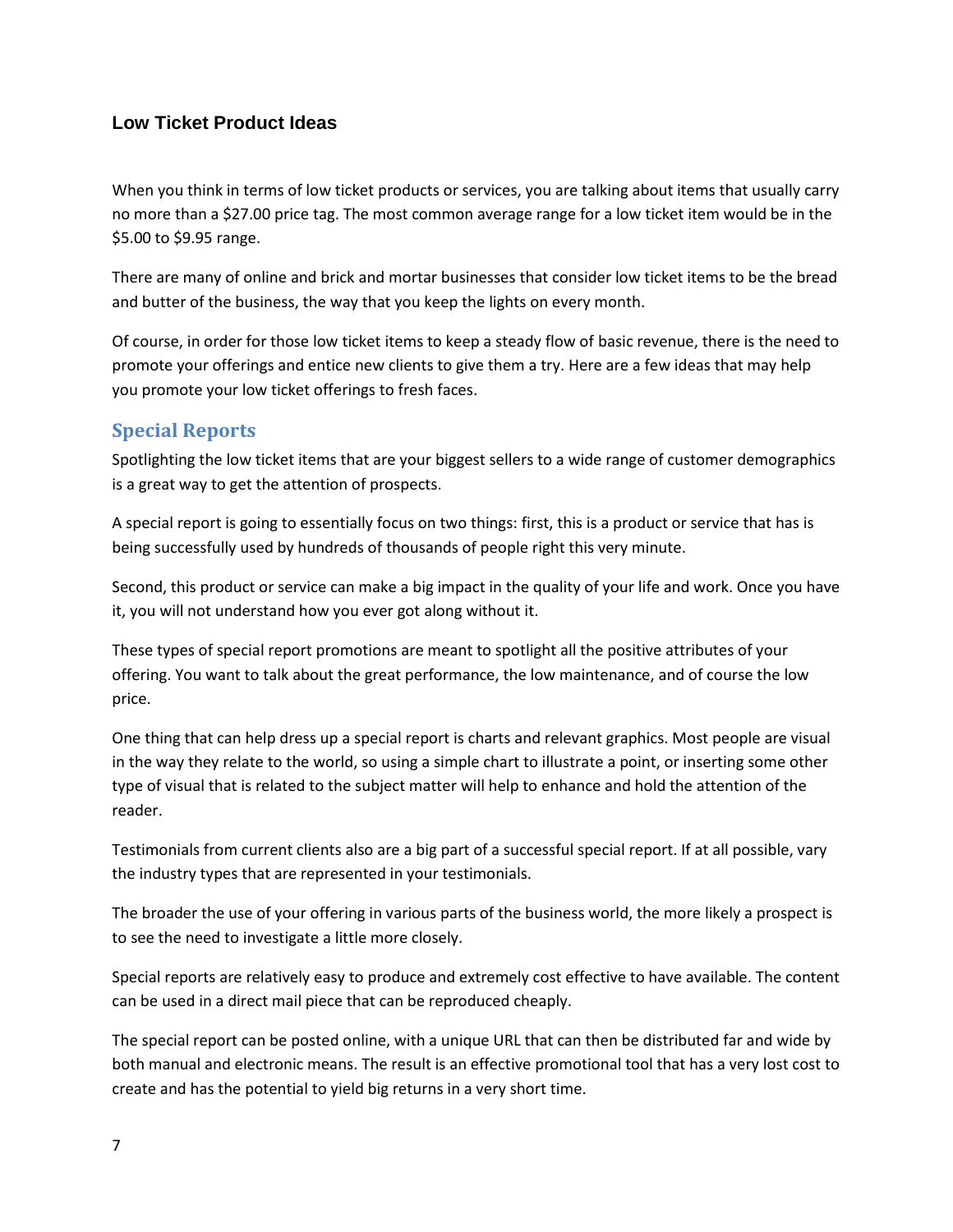## <span id="page-7-0"></span>**Short Audio Sessions**

Have you ever listened to those short audio clips that are on many web sites? They often are informative and can spur people to look more closely at a product or service.

Short audio sessions are not anything new. For decades, businesses have employed fifteen-second audio sessions to promote their products while callers were on hold, waiting to speak with a customer service rep.

Theater owners have employed them to get in a plug for concessions that are sold in the theater lobby. Who among us have not heard a short audio session while in the grocery store or in a discount retail store?

Given the history of the success of short audio sessions, it is no wonder that they are also working on the Internet as well.

To a degree, a short audio session makes the sales process via the Internet a little more personal, as the prospect hears a human voice. That alone makes the session an appealing way to reach a certain part of the populace.

Of course, a successful short audio session is going to be to the point and informative. It will give the prospect enough to ensure he or she will progress to the next level and seriously consider the offering, rather than simply scanning some text and moving on to another web site.

Settle on the subject for the session, make is crisp, clear, and easy to understand. Then shut up before you get too wordy.

## <span id="page-7-1"></span>**Trial Membership Offers**

Everybody wants to get a bargain, but there are those that will sit on the fence forever before making a decision. A trial membership offer can be just what you need to get them to commit.

There are several things that are very attractive to a prospect. Among them are:

- **There is no long-term commitment**. If I don't like what I see during the trial period, I simply move on.
- **I don't have to pay full price**. Most trial offers will be at a discount, so very little revenue is invested.
- **The trial offer gives me the chance to test drive** and show the offering to other people who would be using it. I can find out up front if they see any advantages to using this new offering
- **This gives me the chance to think of questions that should be answered before a commitment is made**. I may think of something while in the trial period that I would not think of during a simple demonstration.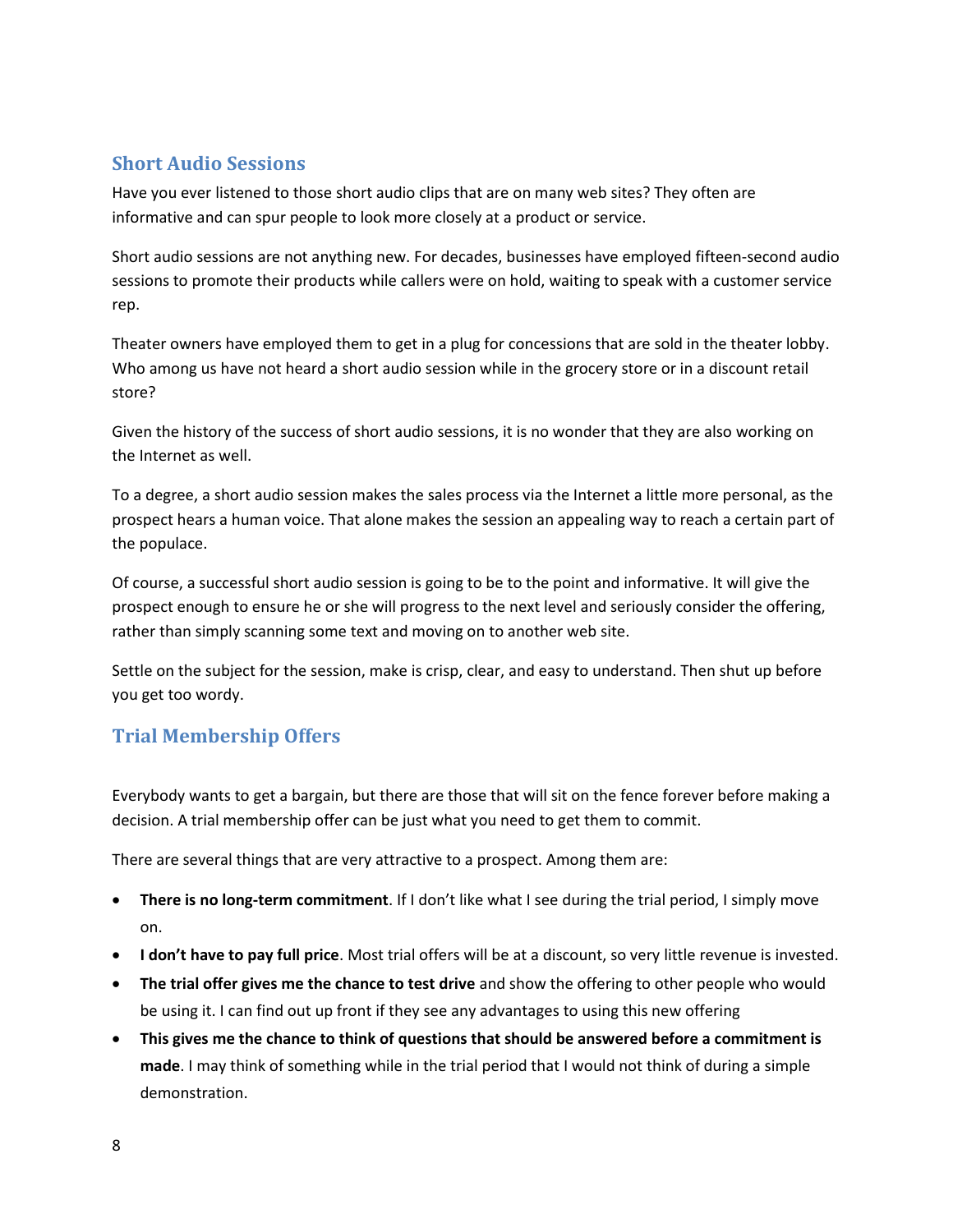If you offer a trial membership, make sure you provided specific terms, as well as a way for the prospect to convert the trial membership into a full membership at any time during the trial.

#### <span id="page-8-0"></span>**Trial Software Offers**

If software is involved in your product or service offering, you may also want to provide a demonstration version of the software that is good for a limited amount of time. Think in terms of some of the free electronic trail games you can download.

Many of them will allow the player to access and start a new game session for a specific number of times before the software becomes inoperative and they player will have to purchase the full version in order to continue.

Trial software should be representative of what the full version does, but you want to make sure that the software cannot be reconfigured to get around the limited time usage.

This is not a difficult task for anyone who develops software; all you will need to do is provide the perimeters of the trial time and you are all set.

As with the trial membership offers, you want your prospect to be able to upgrade from trial to permanent software at any point during the trial time, so make sure you include that in your package as well.

Promoting your low ticket items will keep your company moving along, providing the operating capital that you need to enhance your offerings and also develop more high priced offerings as well.

By utilizing these and similar ideas, you can effectively increase your client base without investing a huge chunk of your profits into public relations endeavors.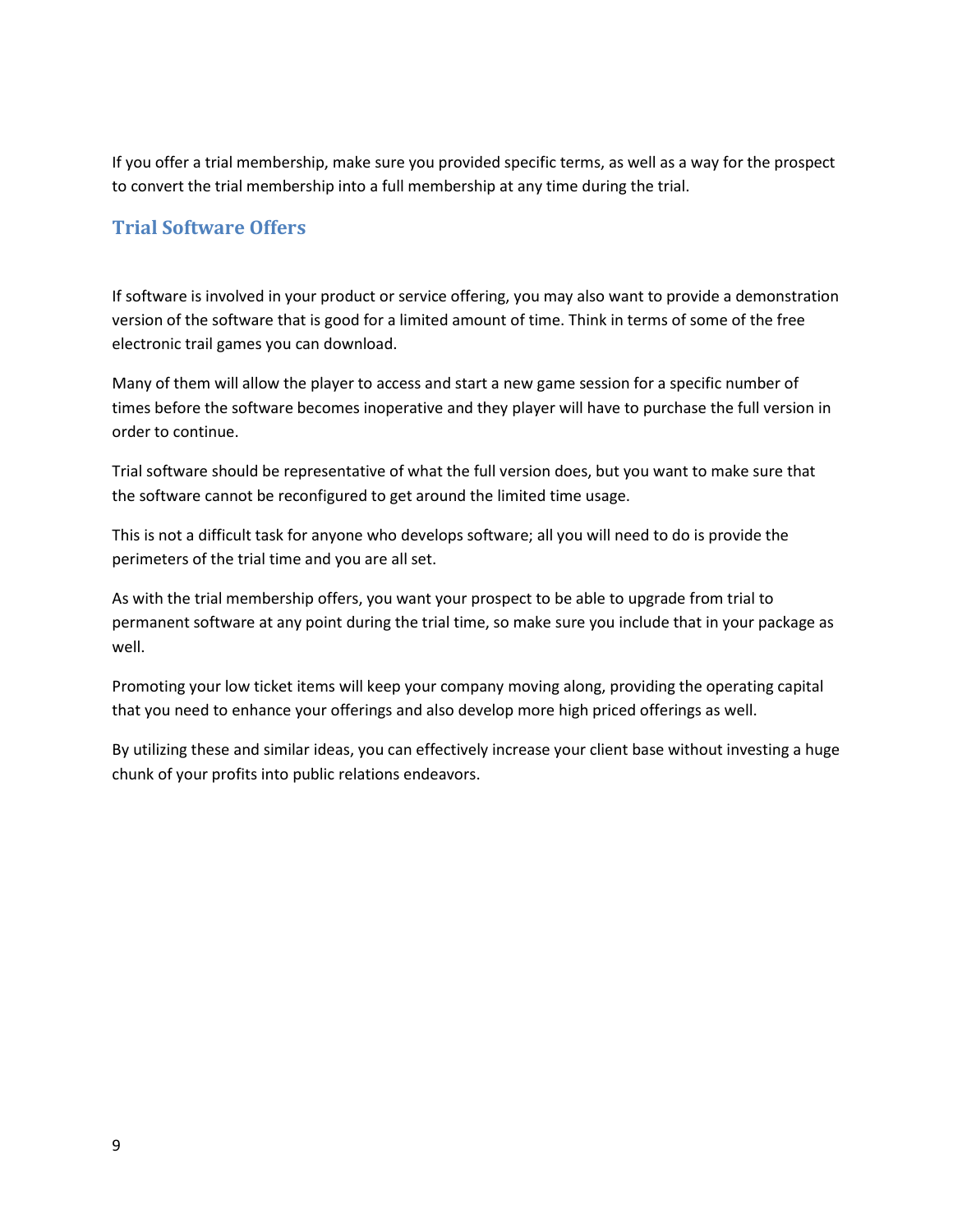#### <span id="page-9-0"></span>**Mid Ticket Product Ideas**

Having established yourself with some of your low ticket offerings, you will want to investigate the potential for up-selling your client by creating interest in your mid ticket products and services.

For the purposes of the discussion, you may want to think of mid ticket items as being priced in the **\$37.00 to \$67.00** range per unit.

There are plenty of methods you can use to promote your mid ticket offerings. Here are some examples of methods that have proven track records of generating interest among existing clientele as well as garnering some attention from new customers as well.

#### <span id="page-9-1"></span>**E-Books**

It seems that no matter what the type of product or service that is offered, an electronic book will be an ideal way to generate interest. Why? There are actually several levels on which an E-book attracts us. Here are three examples:

- In spite of the hype, **most of us do like to read**. We will read everything from sonnets to the backs of cereal boxes.
- **E-books are easily stored**. We can download them onto our hard drives and read them any time we like.
- **E-books are often free or available at a fraction of the cost** of a hard copy book.

When using an E-book to promote your product line, you will most likely have it available as a free download.

Providing a few online excerpts from the book as "hooks" will entice people to take the few moments needed to download the book and will also increase the chances they will actually read it after downloading.

You may want to also give them the chance to read a few pages before they perform a download, assuming you have the bandwidth required for this sort of activity.

Another potential way to keep the relationship going is to have a sign-up page where basic contact information is collected before the download commences.

<span id="page-9-2"></span>This will give you the chance to follow up on everyone that downloaded the book and perhaps close a sale very quickly, due to the obvious fact of your diligence.

## **Paid Membership Sites**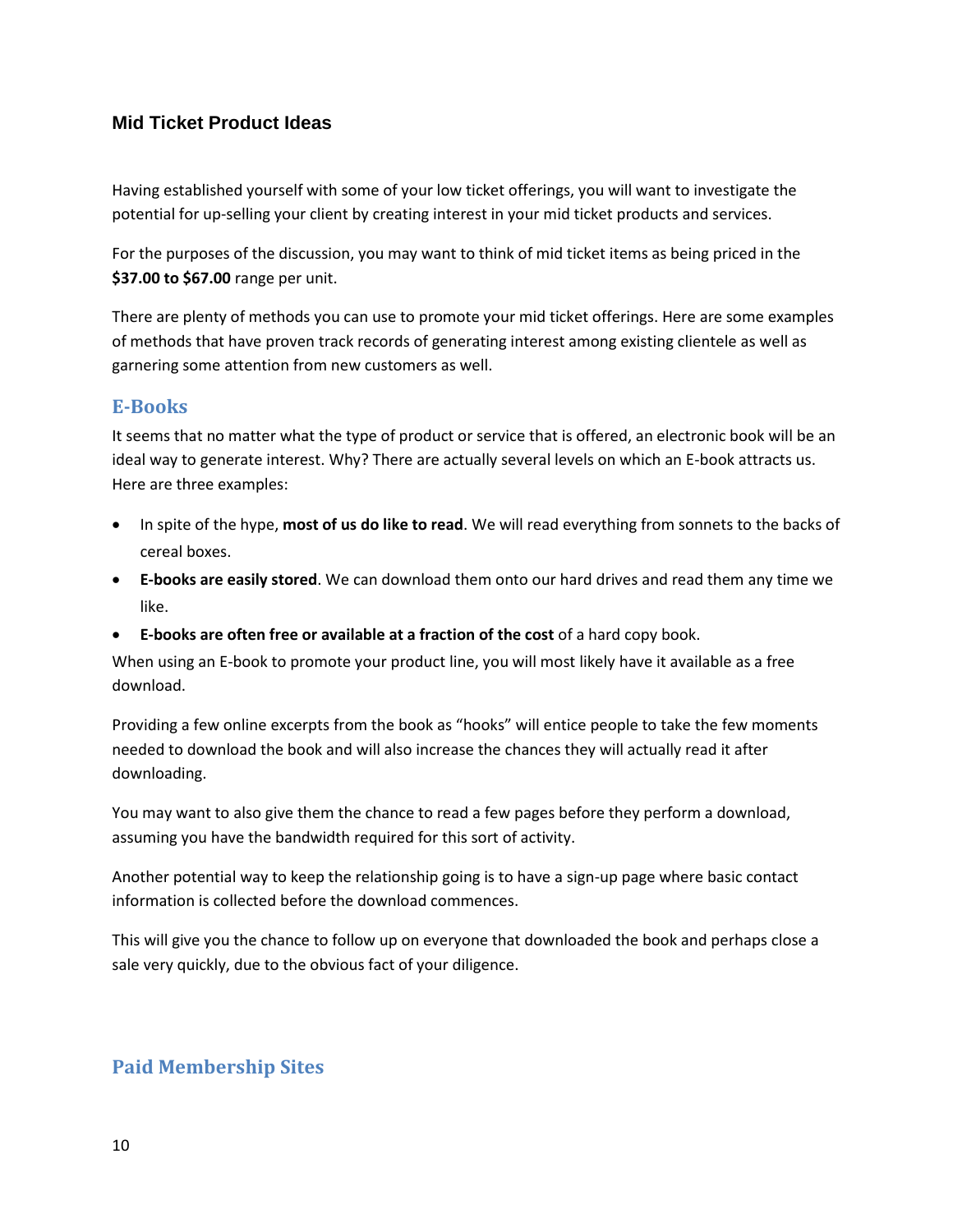When you run a paid membership site, one of the things you must do in order to maintain and grow your client base is provide something that makes people feel like that monthly membership fee they pay is worth the cost.

As an example, you may include a short weekly or monthly newsletter as one of the perks of being a member of the site. Don't fill it with mindless fluff that circulates around the Internet constantly.

Make the information relevant to your customers, to your product line and most of all worth the time to read about. Use it to talk about upcoming enhancements to favorite products, do a spotlight on one of your customers and the work he or she does.

Along with the newsletter, make sure there is access to online pages that capture the attention of your customers. Perhaps you can arrange for them to download a coupon they can use locally as part of a promotion campaign.

You may supply a message board where clients can talk about how they employ the goods or services you sell. The point is to make the membership perks something that people will want to engage in often enough that they want to maintain access to those perks.

## <span id="page-10-0"></span>**Software / Scripts**

Software that fills a need with your customers can be a great thing. Depending on where you draw your majority of clients from, this can be just about anything from software that helps to catalog plants to software that helps to design a home accounting systems, to software that can be used to track sales efforts.

In short, you identify and anticipate needs within your client base and then come up with the software that will meet those needs.

Now, do you develop proprietary software or do you partner with someone and act as an agent for that partner? It all depends. If you can entering into an agreement that allows you to make a decent profit from the sale of the software and still offer it to your clientele at a price that is better than what they can get it for themselves, the answer is yes.

If you can barely get a better deal than standard retail, forget it and try to develop your own software products. If the profit is not there for you, and the savings is not there for your clients, then the project is of no value to either of you.

Keep in mind the software can cover just about any subject you want. For development ideas, why not query your current clients?

Ask them what type of software they would like to see, and what types of bells and whistles would be attractive to them. You may be surprised at how easily you can fulfill those wishes.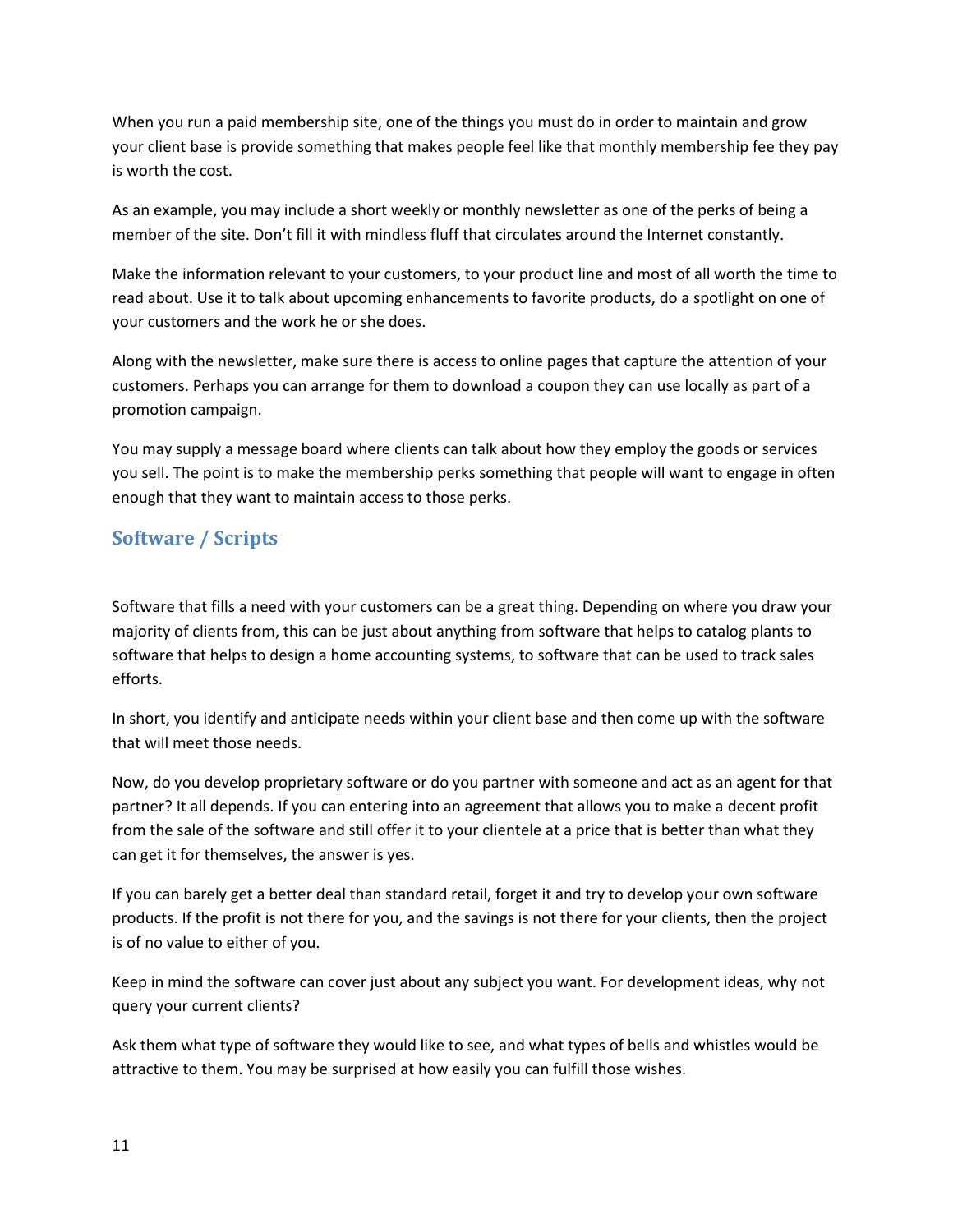## <span id="page-11-0"></span>**Audio/Video Sessions**

Once upon a time, companies trained new people at large gatherings. These days, new employees attend audio and web conferences via the Internet, saving time and money to all concerned.

Audio and video sessions have applications in all sorts of ways. Did you know that there are churches that conduct Sunday School classes with audio and video links, so that members who are unable to get to the actual church can attend and participate?

One a denominational level, there is a denomination headquartered in the Mid West that broadcasts both worship and business sessions of its bi-annual denominational conference to members all over the world, via live feed and data streaming.

Audio/video sessions using the Internet can revolve around all sorts of subjects, from how to fix a flat tire to detailed sessions on fixing broken relationships. They can include travelogues to exotic and distant places, helpful guidelines in dealing with a legal matter, and even something as simple as preparing a meal in twenty minutes or less.

Persons are often willing to pay on a per access basis or even a monthly subscription to have access to these types of sessions.

Selling this sort of service is not hard at all, once you identify the sectors of the population you wish to go after. Then it is a matter of securing the types of audio/video sessions that will click with your customers and making it easy for them to connect with the sessions.

Again, you may find it cost effective to partner with someone else, or it may be in the best interests of yourself and your customers to develop the sessions in house. You can evaluate your resources and make a sound decision on which way to go.

Mid ticket items are a great way to grab both a larger chunk of per unit profit, as well as create reliable revenue streams that you can depend on from month to month. Get some input from your existing customers and develop a nice suite of mid ticket offerings. You will be glad you did.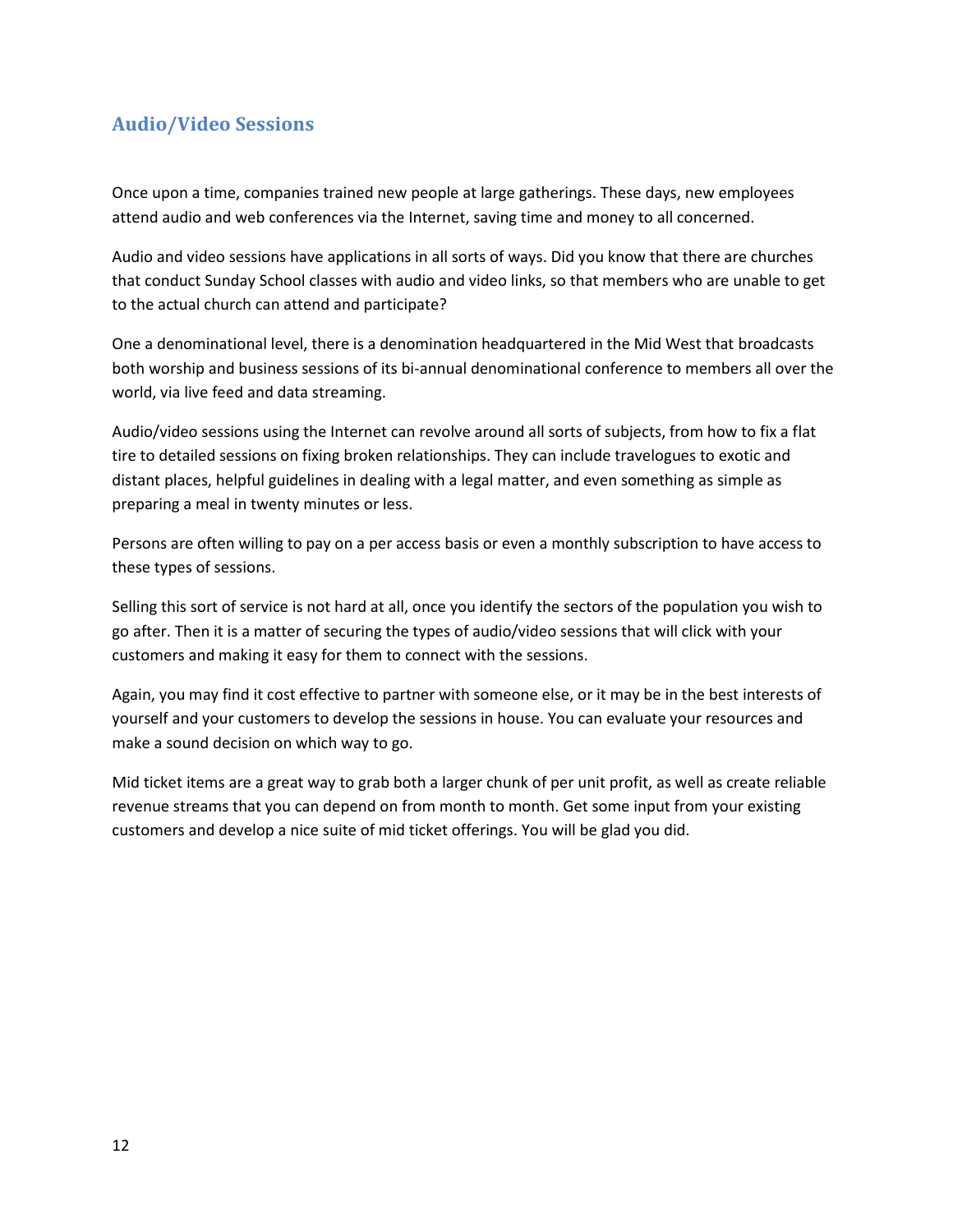#### <span id="page-12-0"></span>**High Ticket Product Ideas**

No suite of products or services is complete without some "diamond" level of offerings that are of interest to your customers.

While these may not appeal to more than a core group of your client base, the fact that you enjoy such a strong relationship based on the performance of your low ticket and mid ticket offerings will help them to trust you with these high ticket products as well.

When you think in terms of high ticket products and services, an average of \$297.00 to \$997.00 is a nice average range. Of course, there is nothing with going for high ticket products that are \$1,000.00 or more, depending on how they relate to your other products and the demographics of your client base.

Here are some ideas for high ticket offerings that may be a great fit with your business model.

## <span id="page-12-1"></span>**Coaching / Mentoring**

There is plenty of demand these days for professional coaches and motivational speaker. All across the country, people whose entire purpose is to inspire, instruct, and help people identify where they want to go in life are raking in very nice fees.

Motivational instructors and mentors are making their money with in person classes, but they are also doing very well with audio and visual sessions as well. Generally speaking, a class will be promoted and persons will be invited to register and pay a flat fee to attend.

Generally speaking, that fee will depend on the number of sessions that will be included in the series. Upon registration, the attendee will receive instructions on how to access the sessions via phone and/or the Internet.

The session will often allow for some degree of interaction, with the frequency and mode of interaction controlled by the mentor.

How does this relate back to your product line? Chances are you had to identify some specific applications for your offerings before you ever got your first sale. Some of your mentoring can be to help people understand how your other products save them time and money and in some cases help them to make more money and expand their business.

In a related note, if you have a number of customers who work in companies where dealing with customers is a daily thing, you can most certainly fill a void.

Among the mentoring sessions you could offer are such topics as how to defuse an angry customer, how to get a customer to tell you what is really bothering them and how to bring a former customer back into the fold.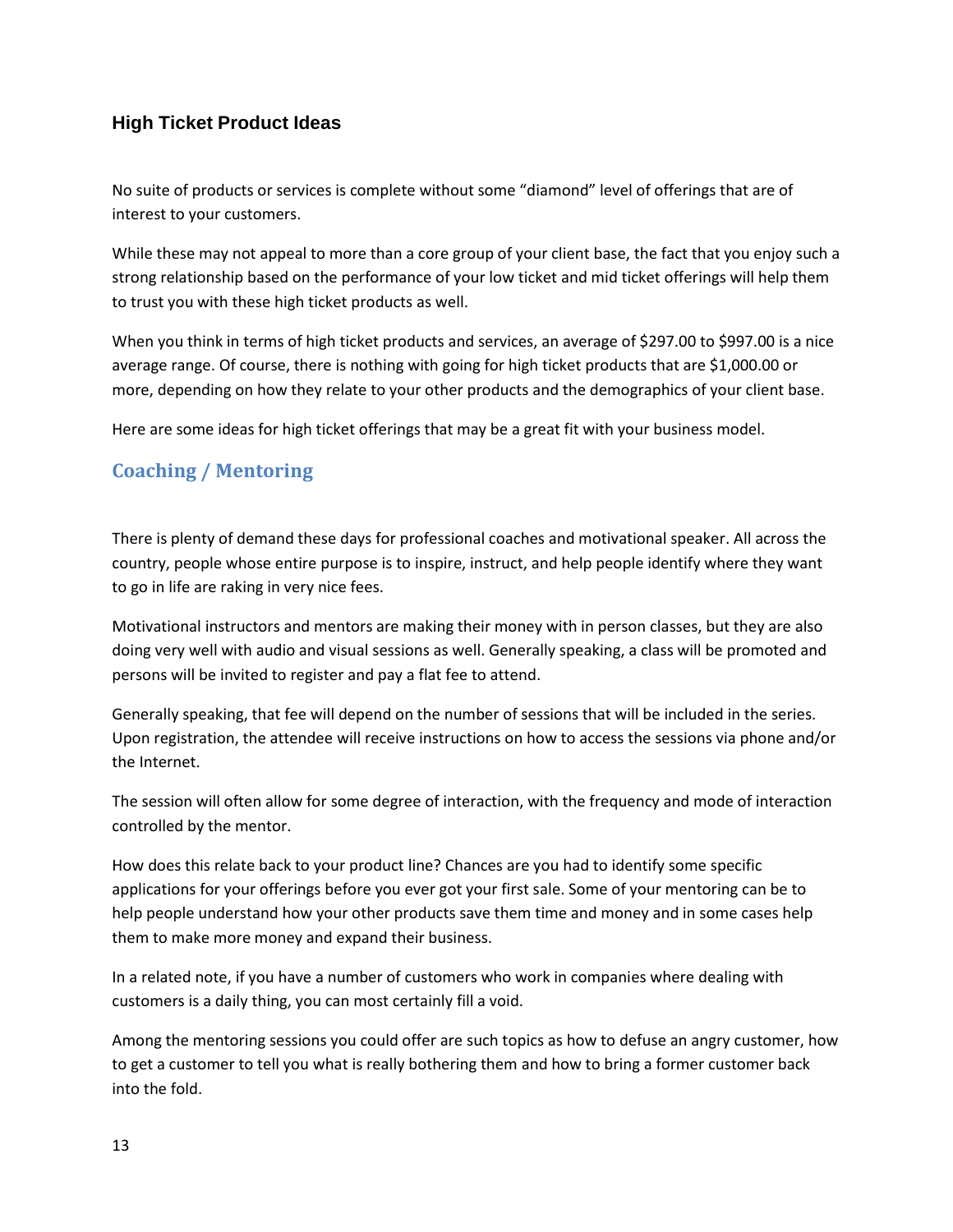You can draw on your own expertise as well as your experiences and come up with some motivational style mentoring classes that will be sure to be of interest to your customers.

#### <span id="page-13-0"></span>**Tele-Seminars**

Like mentoring sessions, tele-seminars are something that more and more people are comfortable with. They save time, definitely cut back on travel expenses, and allow attendees to get back to work more quickly, which helps to keep productivity high around the office.

When it comes to tele-seminars, you can offer subject matter you create and host in house, or you can become a means of providing a special guest speaker for a tele-seminar. Perhaps you can snag a best selling author who has written an exciting new book on Internet marketing.

Arrange for a one time tele-seminar where the author discusses his book and entertains questions afterward. The audience will pay a flat fee to attend and have the ability to participate in the question and answer session. For additional revenue, you can make the proper arrangements to record the teleseminar and make copies of it available after the fact.

## <span id="page-13-1"></span>**Exclusive Membership Sites**

Everyone likes to feel special. One of the easiest ways is to create and manage an exclusive membership site. You can put together something that is specifically for a select group of persons, such as CEO's, chief financial officers, executive directors of non-profit organizations, or any niche market that is composed of people who could benefit from networking with their peers and can afford to pay a nice figure for that privilege on a monthly or annual basis.

Include in the membership discounts on items of interest such as trade magazines geared toward that market or savings on attended tele-seminars and mentoring sessions that are relevant to this exclusive group. By providing networking opportunities as well as the discounts, you can find yourself with a nice way to move high ticket offerings with no trouble at all.

## <span id="page-13-2"></span>**Lucrative Service Such As Copywriting**

Support services are something that will always make an impact with businesses. By offering to take over such tasks as writing copy for new ad campaigns or sales and marketing collateral, preparing brochures, and editing other basic types of correspondence that the company uses regularly, you can save them a bundle and make a nice bit of profit for yourself.

Here are some reasons why outsourcing to you would be advantageous, rather than keeping it all in house: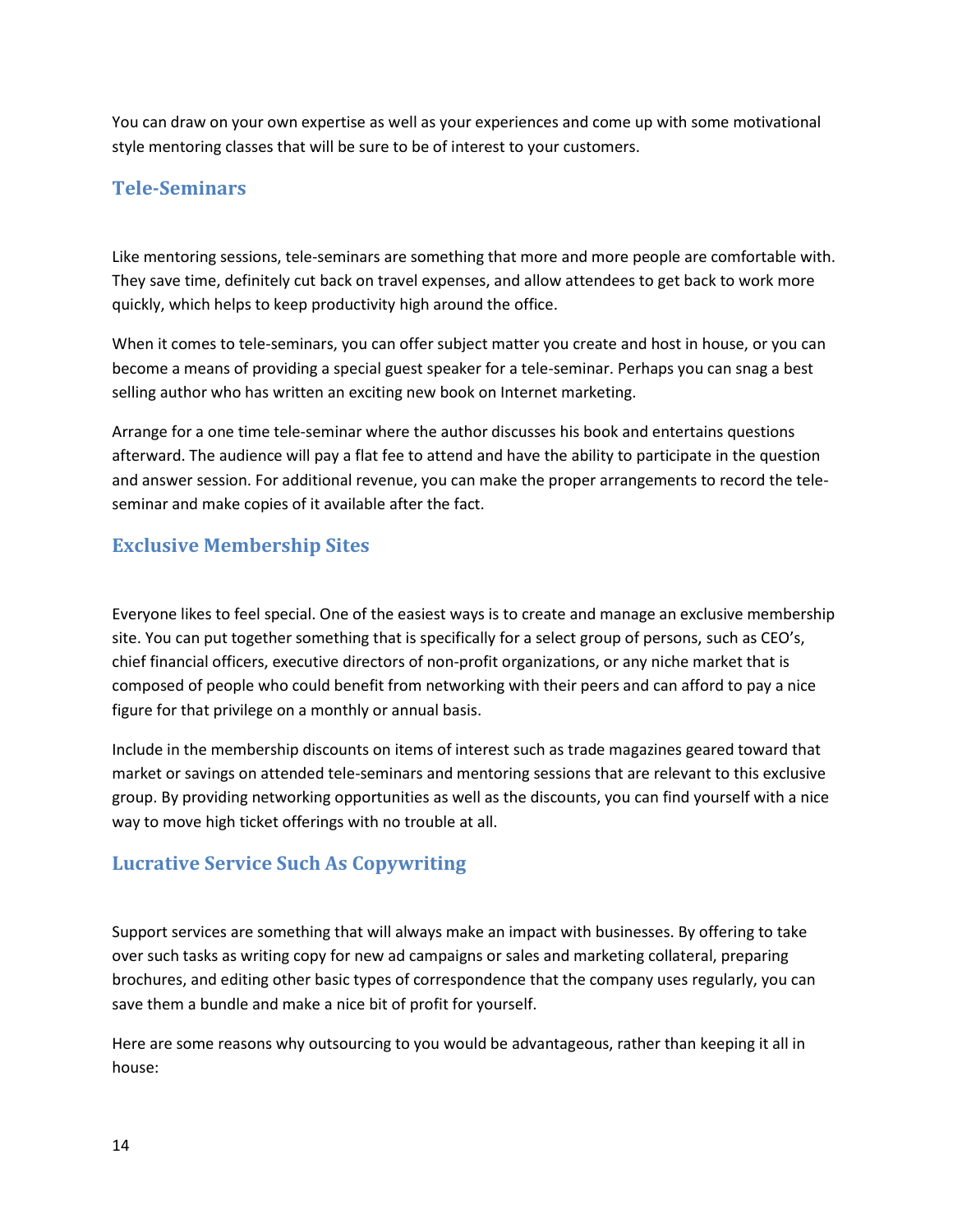- They do not have to pay your taxes. You are not an employee, so Payroll does not have to keep up with you.
- There are no perks such as insurance, retirement, or vacation to calculate. Working essentially as a consultant, none of these factors enter into the picture. They save money.
- The company can focus on its business without devoting a lot of resources to ancillary matters. You are dealing with all that.
- No time spent in development. They simply have to approve the finished product.

While it is true that consulting does not come cheap, it still ends up being much more cost effective than keeping someone on the payroll. Between the salary and the benefits that would be required by someone talented enough to do what you are offering to provide, you could be talking about saving tens of thousands of dollars over the course of a year.

The fact is that you can make quite a tidy profit by pitching a deal that requires an opt in payment up front, with several smaller payments as each of the action items or projects are completed. This means some immediate profit for you, with the promise of more as the tasks are finished.

When it comes to providing high ticket offerings, knowing what your resources are and how well those match up with needs within your client base will help lead you to that type of high ticket products you can provide immediately, as well as help you prepare a laundry list of others that you hope to have set up and working in a short time.

## <span id="page-14-0"></span>**What Is Your Ideal Profit Strategy**

When it comes to developing your ideal profit strategy, there are several things you can learn from the basic Profit Funnel. Let's take a look at those elementary principles:

## <span id="page-14-1"></span>**You Have to Start at the Beginning**

Getting your foot in the door with a new customer is your top priority. We all know that they sales cycle can take a long time in some cases. But if you are going with a product or service that is relatively inexpensive and can be identified immediately with a need, then you can shorten than cycle a great deal.

Don't worry about making a huge profit off that first sale. Just get the sale and make sure the product works right. Your reputation and your future opportunities with that client rest on providing them with a quality product as a price they are happy with.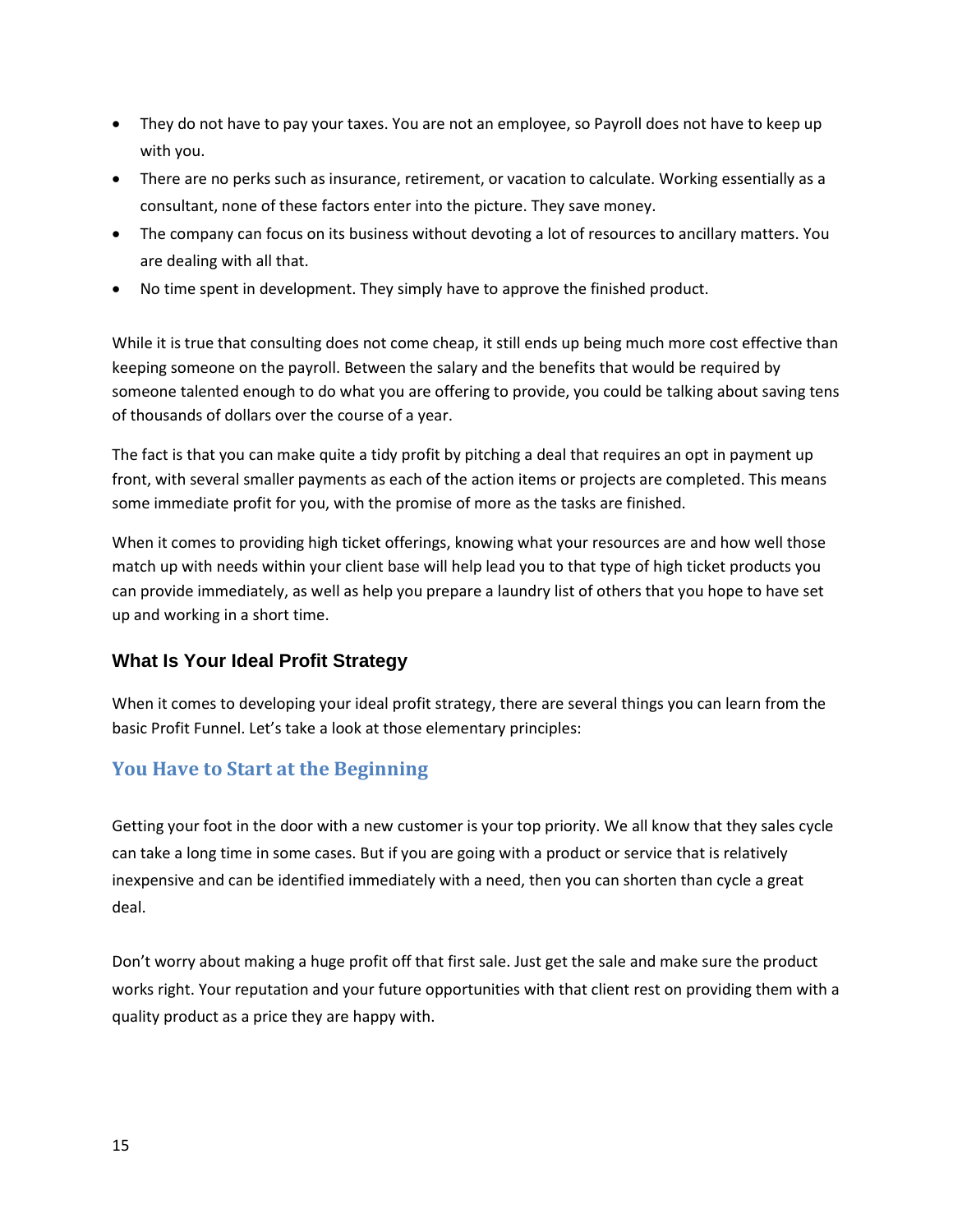It is for that reason that these entry-level efforts are so important. Sure, the big profit is not there, although you may end up with a nice amount of profit if you are able to move a product or service in bulk.

But make sure you see this as laying a foundation for things to come and not just the beginning and the end of your efforts with this customer. If you handle the situation right, you will soon be in a position to make a great deal more inroads with this customer.

## <span id="page-15-0"></span>**Once in the Door, Look for New Opportunities**

Now that you have a satisfied customer who likes what he has bought and now has a reason to trust you, the time has come to look for other ways to broaden your business dealings with your client. Identify mid level products that you can offer to your customer, helping him to get ideas about how and where in the organization they may be effective.

Let your now excellent reputation precede you as you offer enhanced services that work with the original product offering, as well as more upscale services and products that can meet other needs within that company.

Keep in mind that as you expand your presence among various contacts associated with your main contact, there will be additional opportunities to begin the same process as outlined by the Profit Funnel with them. In addition, you will find that your clients are more than happy to act as references for you once you have provided them with multiple offerings that are doing a great job for them.

## <span id="page-15-1"></span>**Anticipate Needs that may Happen Infrequently**

You may have some high level services or products that will make a great impact on something your customer does once or twice a year. This is where your rapport with your client has come in handy. You know about these opportunities because you are trusted.

As you become aware of these chances to get involved with your high level offerings, make sure to demonstrate the value that you bring to the table. It is not just that you can save them more money, and most likely in these cases a great deal of money. You also can offer them at least as good and most likely better, than they have made do with in times past.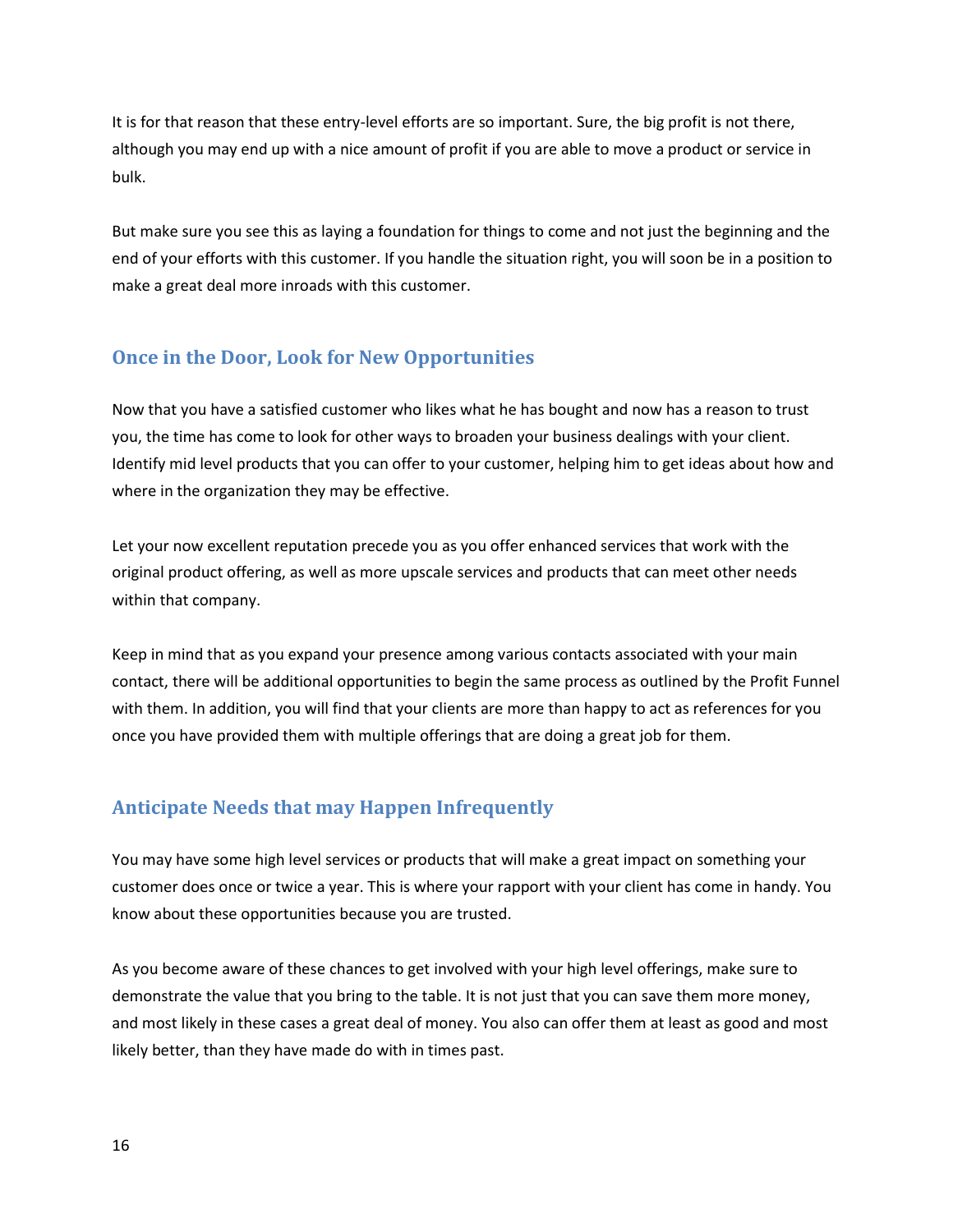Keep in mind that though these high ticket chances may not come your way every month, the fact is that people remember when you had a hand in making them shine to their constituency at a critical moment.

Thus, if you offered consulting services that helped your client organize a successful week long conference with persons coming from all fifty states to attend, your client will remember you very fondly and you will no doubt be called upon to provide those same services next year.

## <span id="page-16-0"></span>**Above All, Deliver What You Promise**

Always keep in mind that all the goodwill that you have built up as you moved through the low ticket to mid ticket and finally high ticket offerings can be blown completely away with one simple failure to deliver what you promised.

There used to be a saying in the movie industry about a director – he was only as good as his last picture. That is also often the case with vendors who supply goods and services as well.

You can avoid disappointing your clients by making sure you do not promise them anything that cannot be delivered immediately. Far too often, salespersons say, "yes, we can do that" knowing full well there is nothing in place currently to deliver.

The result is that those that are backing you may or may not be able to come up with a solution. If they can't you have torpedoed your reputation with your customer, destroyed any hope of getting good word of mouth that could have opened doors for you elsewhere, and probably damaged the reputation of your company right along with your personal reputation.

Be honest about what you can provide and stay away from promising that which you know you don't have in place right now.

## <span id="page-16-1"></span>**A Final Word about the Profit Funnel**

The concept of the Profit Funnel provides a common sense approach to selling. You start at this point and continue to build on that success. But don't get the idea that you take one company through the funnel and you are done with them. Over and over again, you can use the Profit Funnel to create new contacts within an existing client, perhaps at different locations or different departments.